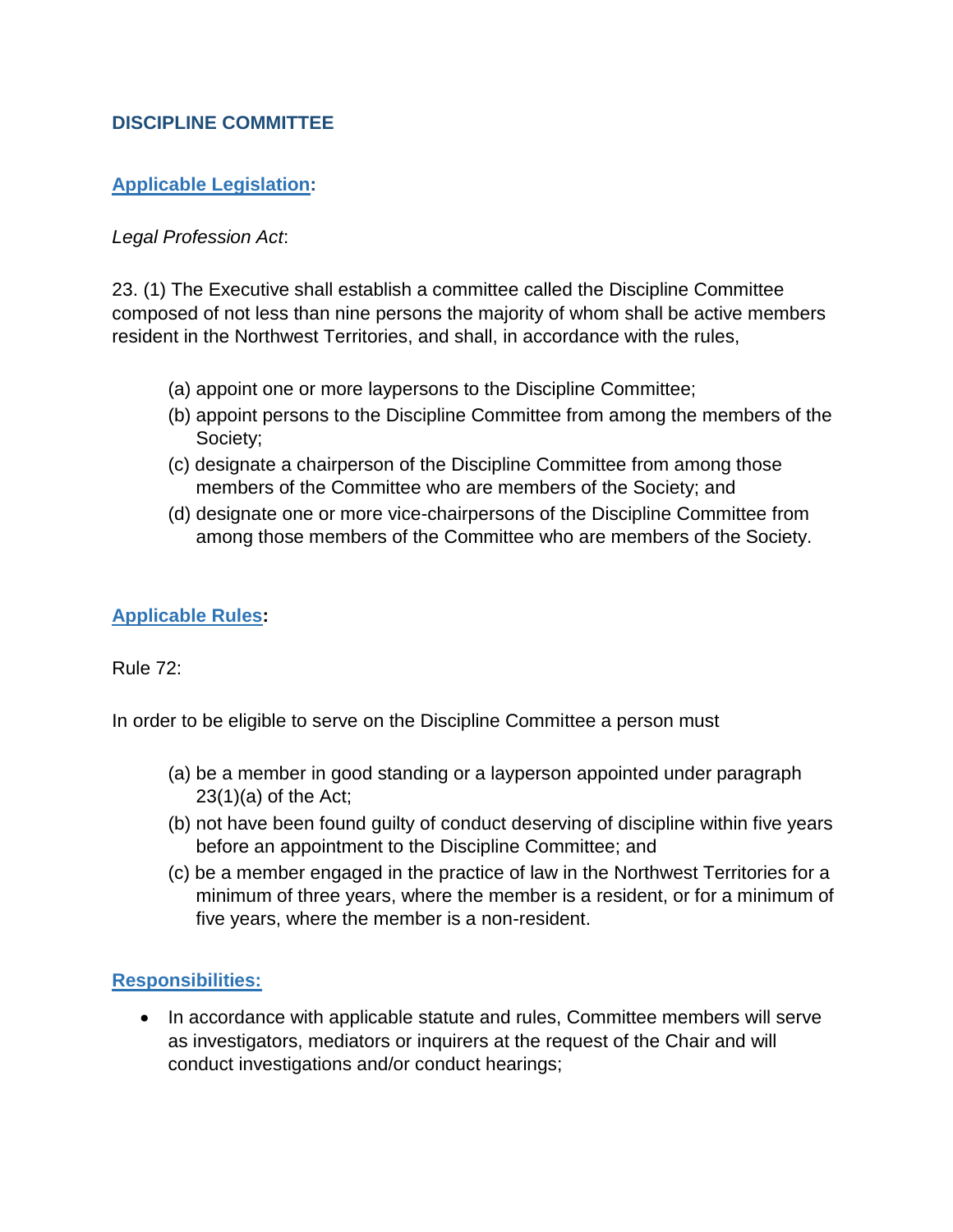- Committee members will prepare written reports and recommendations within established timelines for submission to the chair; and
- The Chair or delegate will attend the annual National Discipline Administrators Conference.

## Discipline Chair

The Chair is appointed by the Executive. Qualifications of the Chair shall include:

- Demonstrated familiarity with the *Act,* Rules and policies as they apply to discipline;
- Experience in conflict resolution and mediation; and
- Experience in administrative law.

# **Membership Qualifications:**

In addition to the qualifications noted in the Rules, members of the Discipline Committee:

- Shall reflect the diversity of practice in the north and membership of the LSNT;
- Shall have knowledge of the regulatory framework of the LSNT, with a thorough understanding of the statutes and Rules related to discipline;
- Shall have an understanding of administrative law;
- Shall have the ability to respond within defined timelines and/or short notice to serve as an Investigator, a Sole Inquirer or on a Committee of Inquiry; and
- May also be asked to participate in alternative dispute resolution or in providing practice direction and advice when it is determined this would be the appropriate response to a complaint.

Training is provided for the work of this committee. Staff liaison to the Committee is provided by the Executive Director.

The Committee should have a minimum of twelve members plus the Chair.

## **Reporting Requirements**:

The Committee will prepare a semi-annual report for the Executive, providing statistical information on complaints, including the number, general nature and outcome of complaints received. The Committee will also report on any trends in discipline complaints or issues that have been noted at the local or national level and make